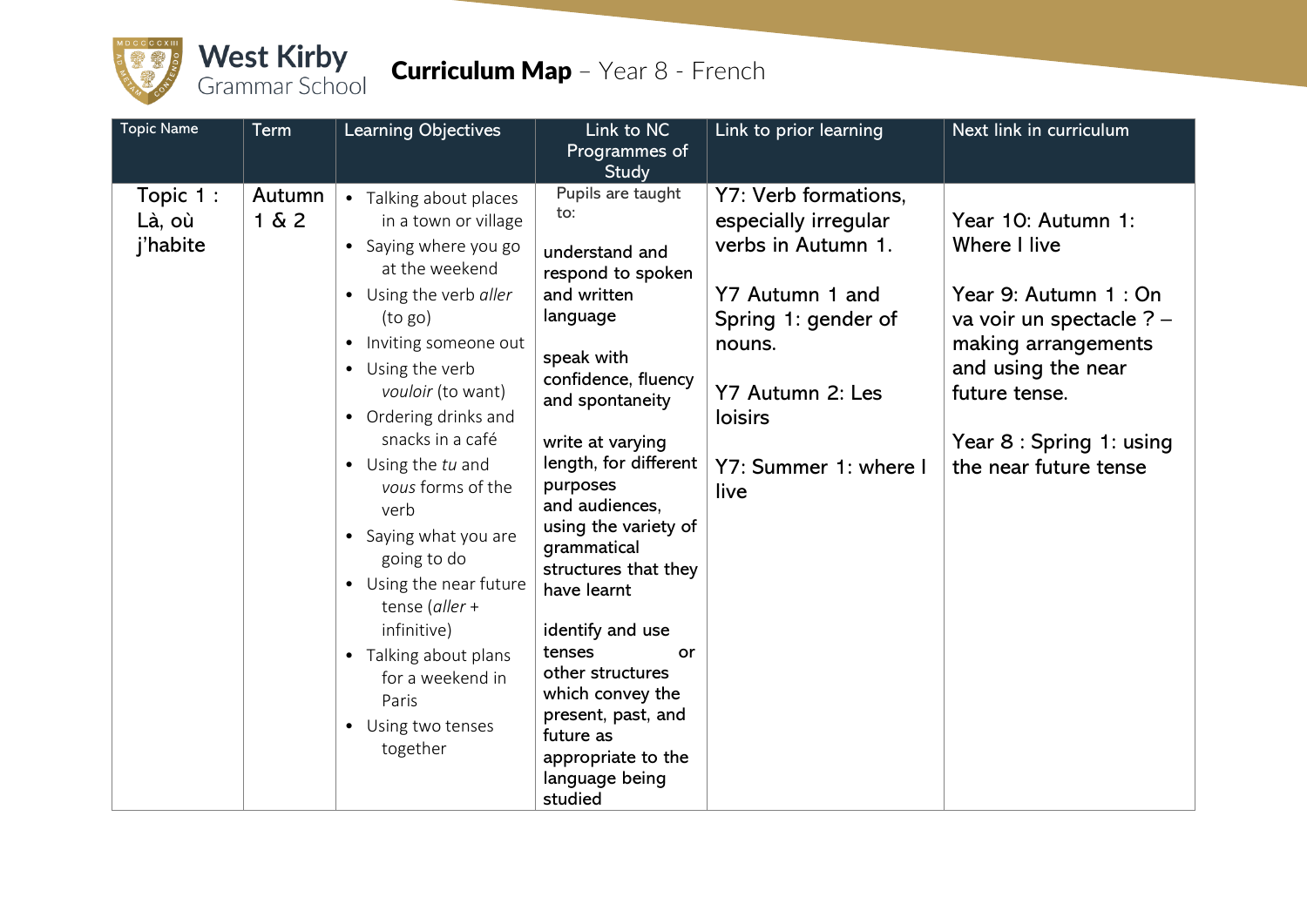

|                          |                    |                                                                                                                                                                                                                                                                                                | develop a wide-<br>ranging vocabulary<br>that goes beyond<br>their immediate<br>needs and<br>interests, allowing<br>them to give and<br>justify opinions<br>and take part in<br>discussion about<br>wider issues                                                                                                                   |                                           |                                                             |
|--------------------------|--------------------|------------------------------------------------------------------------------------------------------------------------------------------------------------------------------------------------------------------------------------------------------------------------------------------------|------------------------------------------------------------------------------------------------------------------------------------------------------------------------------------------------------------------------------------------------------------------------------------------------------------------------------------|-------------------------------------------|-------------------------------------------------------------|
| Topic 2:<br>Les<br>Fêtes | <b>Spring</b><br>1 | • Talking about<br>festivals and<br>celebrations<br>• Saying what you like<br>and dislike<br>• Describing festivals<br>and special days<br>• Using the present<br>tense of regular -ir<br>and -re verbs<br>• Writing about New<br>Year<br>• Combining the<br>present and near<br>future tenses | express and<br>develop ideas<br>clearly and with<br>increasing<br>accuracy, both<br>orally and in<br>writing.<br>use accurate<br>grammar, spelling<br>and punctuation.<br>develop a wide-<br>ranging vocabulary<br>that goes beyond<br>their immediate<br>needs and<br>interests, allowing<br>them to give and<br>justify opinions | Y7: Summer 2: La Fete<br><b>Nationale</b> | Year 9 : Summer 1 :<br><b>Festivals and</b><br>celebrations |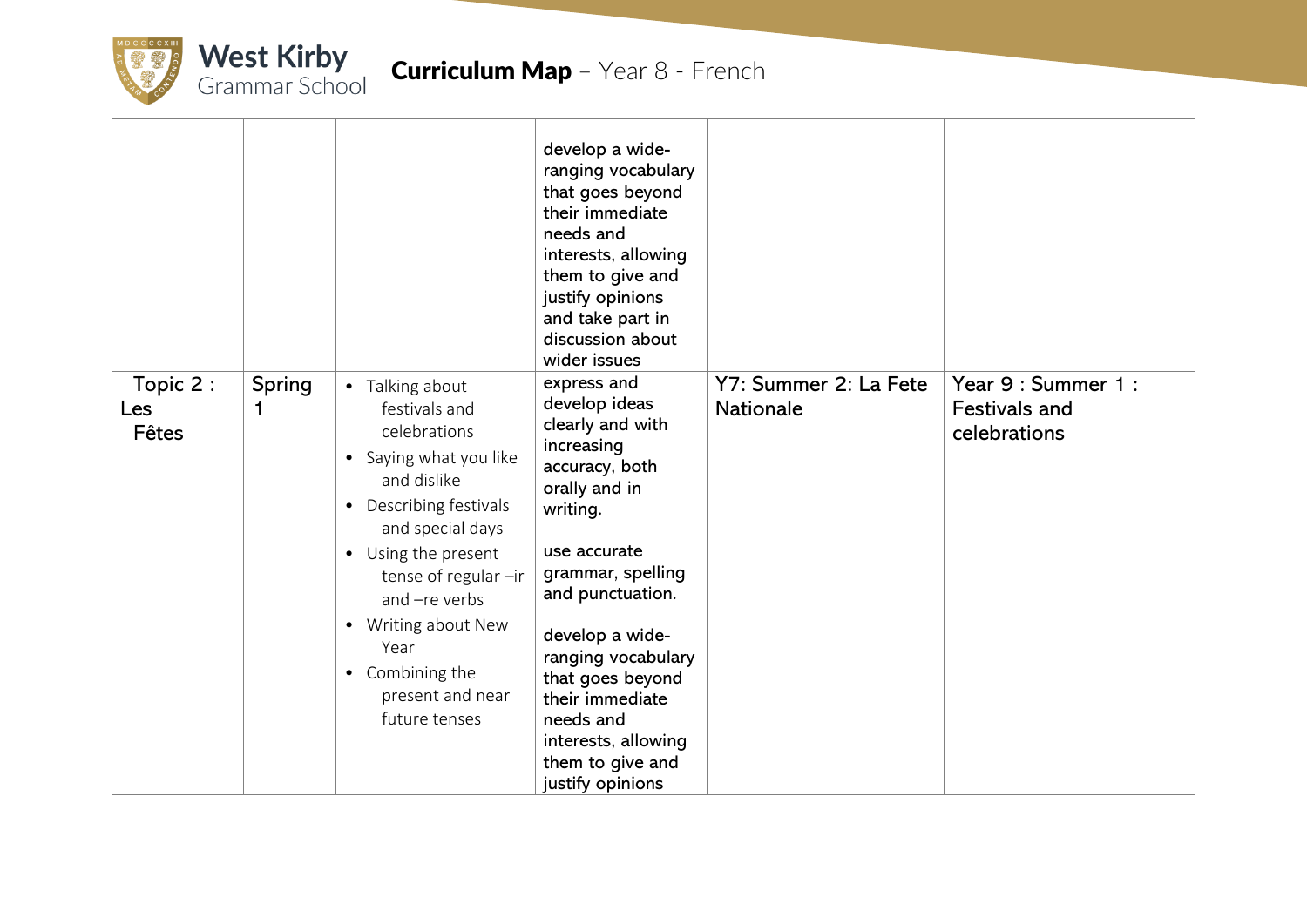

|                             |                    |                                                                                                                                                                                                                                                                                                                                          | and take part in<br>discussion about<br>wider issues                                                                                                                                                                                                                                                                                                                                                                                 |                                                                                |                                                                                                                         |
|-----------------------------|--------------------|------------------------------------------------------------------------------------------------------------------------------------------------------------------------------------------------------------------------------------------------------------------------------------------------------------------------------------------|--------------------------------------------------------------------------------------------------------------------------------------------------------------------------------------------------------------------------------------------------------------------------------------------------------------------------------------------------------------------------------------------------------------------------------------|--------------------------------------------------------------------------------|-------------------------------------------------------------------------------------------------------------------------|
| Topic 3:<br>Les<br>Vacances | <b>Spring</b><br>2 | • Using nous to say<br>'we'<br>• Talking about your<br>usual holidays<br>• Talking about holiday<br>plans<br>• Using the near future<br>tense<br>• Talking about school<br>holidays<br>• Revising the verbs<br>avoir and être<br>• Saying what you did<br>during the holidays<br>• Using the perfect<br>tense of regular $-$<br>er verbs | use accurate<br>grammar, spelling<br>and punctuation.<br>identify and use<br>tenses<br>or<br>other structures<br>which convey the<br>present, past, and<br>future as<br>appropriate to the<br>language being<br>studied.<br>write at varying<br>length, for different<br>purposes and<br>audiences, using<br>the variety of<br>grammatical<br>structures that they<br>have learnt.<br>use a variety of<br>grammatical<br>structures. | Y8 Autumn 1&2 :<br>future tense with aller.<br>Y7: Autumn 1: Avoir<br>and Etre | Year 9 : Autumn 1: using<br>avoir and être in the<br>perfect tense.<br>Year 10 : Spring 1: Le<br>grand large - Holidays |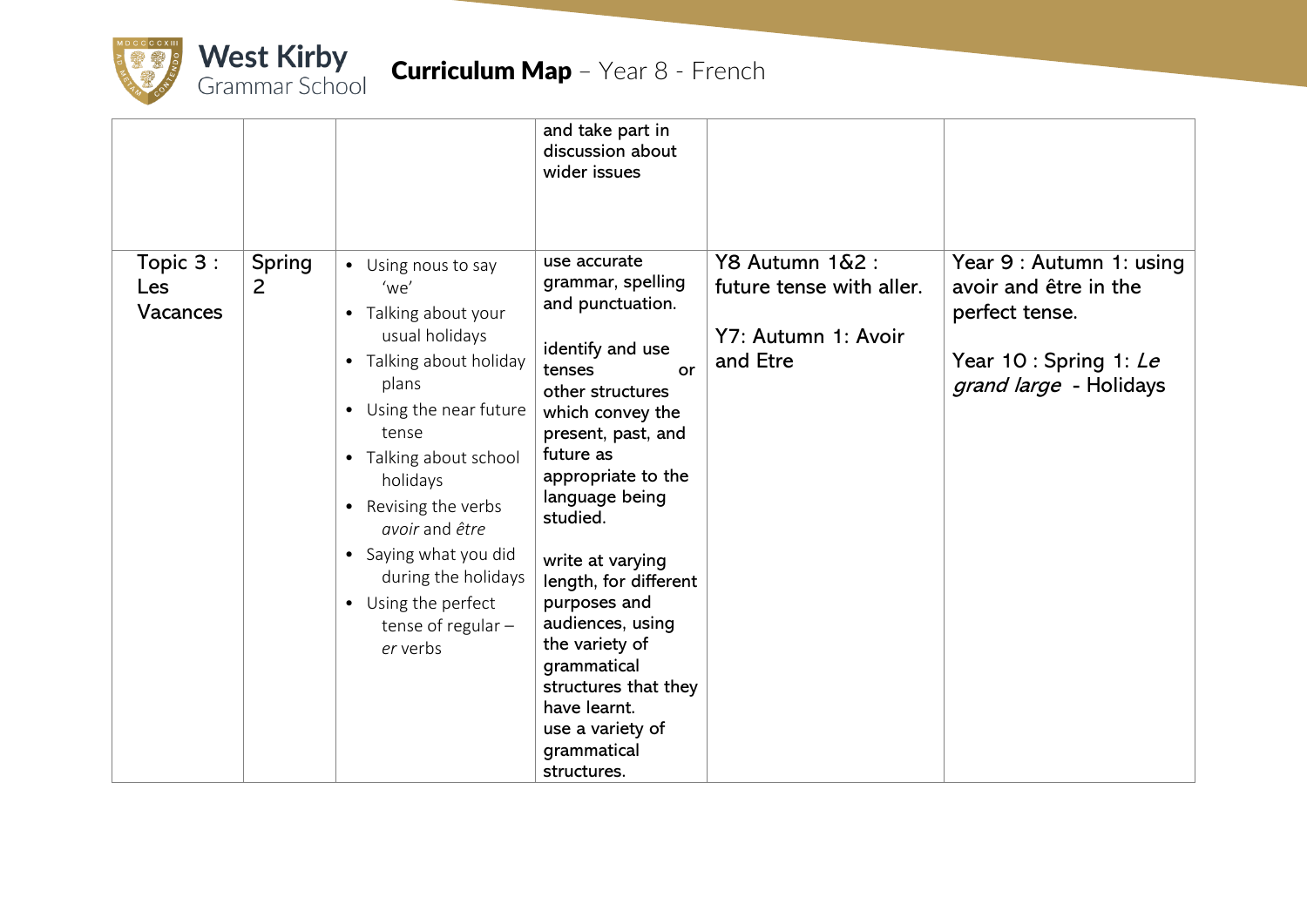

| Topic 4:<br>La Santé      | Spring<br>2 | • Naming parts of the<br>body<br>• Using $\dot{a}$ + the definite<br>article<br>• Talking about injuries<br>and illness<br>• Taking part in a<br>conversation with<br>the doctor | initiate and<br>develop<br>conversations,<br>coping with<br>unfamiliar<br>language and<br>unexpected<br>responses, making<br>use of important<br>social conventions<br>such as formal<br>modes of address.<br>listen to a variety<br>of spoken<br>language to obtain<br>information and<br>respond<br>appropriately.<br>develop a wide-<br>ranging<br>vocabulary. | Y8 : Autumn 1: using à     | Year 9 : Autumn 2/<br>Spring 1 : Sports and<br>hobbies                        |
|---------------------------|-------------|----------------------------------------------------------------------------------------------------------------------------------------------------------------------------------|-------------------------------------------------------------------------------------------------------------------------------------------------------------------------------------------------------------------------------------------------------------------------------------------------------------------------------------------------------------------|----------------------------|-------------------------------------------------------------------------------|
| Topic 5:<br>La<br>Routine | Summer<br>1 | • Talking about chores<br>and tasks at home<br>• Talking about daily<br>routine<br>• Using reflexive verbs                                                                       | understand and<br>respond to spoken<br>and written<br>language.                                                                                                                                                                                                                                                                                                   | Y7 : Summer 1: Chez<br>Moi | Year 9 : Spring 2: Daily<br>Routine<br>Year 9 : Spring 2 :<br>Reflexive verbs |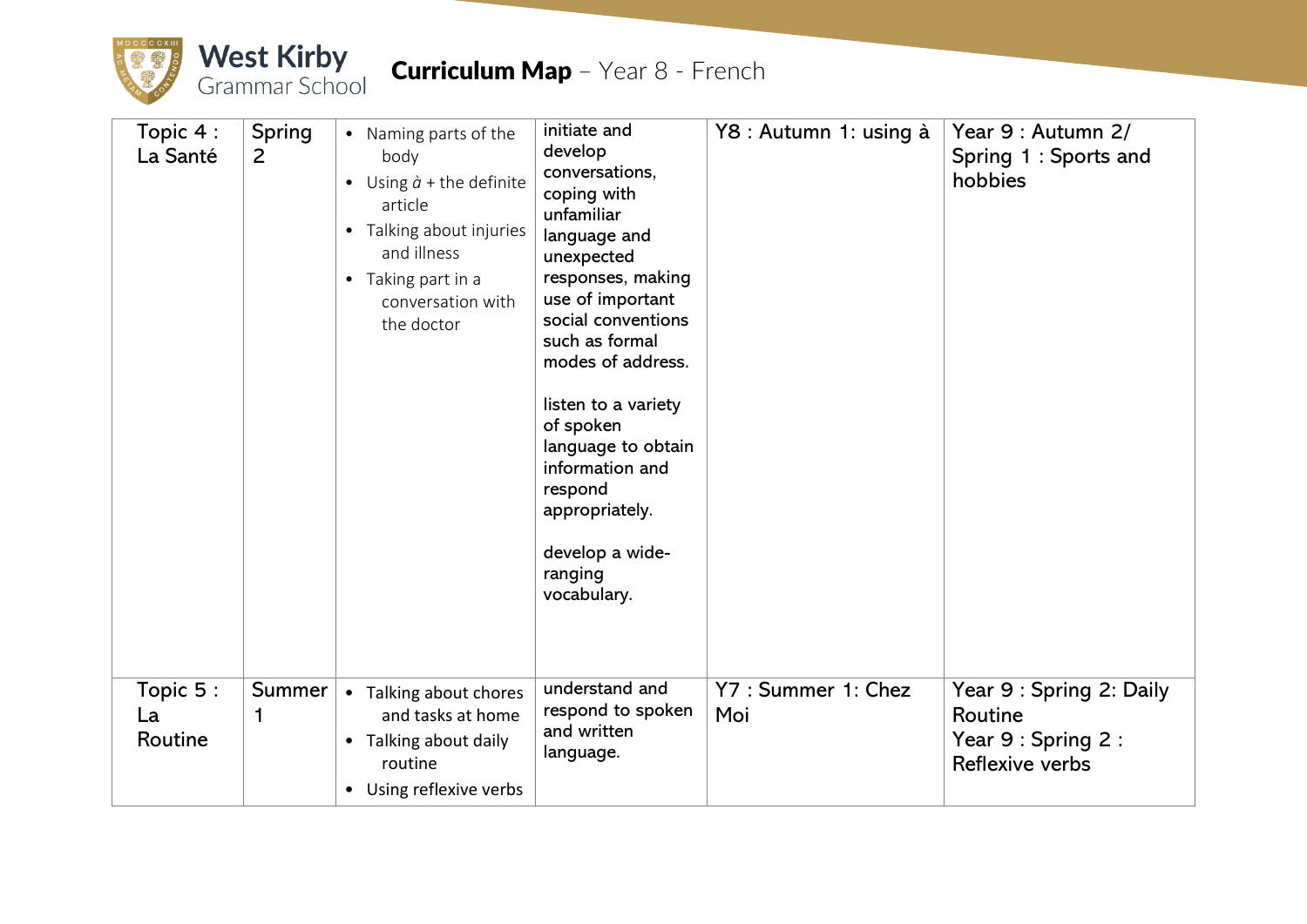

|                                 |                          | Preparation for end<br>of year<br>examinations                                                                                                                                                                                                                                                       | speak with<br>confidence, fluency<br>and spontaneity.<br>use accurate<br>grammar, spelling<br>and punctuation.<br>use a variety of<br>grammatical<br>structures.                                                                                                                                                    |                              |                                                                      |
|---------------------------------|--------------------------|------------------------------------------------------------------------------------------------------------------------------------------------------------------------------------------------------------------------------------------------------------------------------------------------------|---------------------------------------------------------------------------------------------------------------------------------------------------------------------------------------------------------------------------------------------------------------------------------------------------------------------|------------------------------|----------------------------------------------------------------------|
| Topic 6:<br>Ma vie<br>numérique | Summer<br>$\overline{2}$ | • Talking about<br>celebrities and TV<br>programmes<br>Using singular and<br>$\bullet$<br>plural adjective<br>agreement<br>• Arranging to go to<br>the cinema<br><b>Buying cinema</b><br>٠<br>tickets<br>• Talking about digital<br>technology<br>• Forming and<br>answering a range<br>of questions | use a variety of<br>grammatical<br>structures.<br>listen to a variety<br>of spoken<br>language to obtain<br>information and<br>respond<br>appropriately.<br>improve the<br>accuracy of their<br>pronunciation and<br>intonation<br>express and<br>develop ideas<br>clearly and with<br>increasing<br>accuracy, both | Y7 Autumn 2: Mes<br>Loisirs. | Year 9 : Autumn 2/<br>Spring 1 : Leisure<br>activities - TV and film |